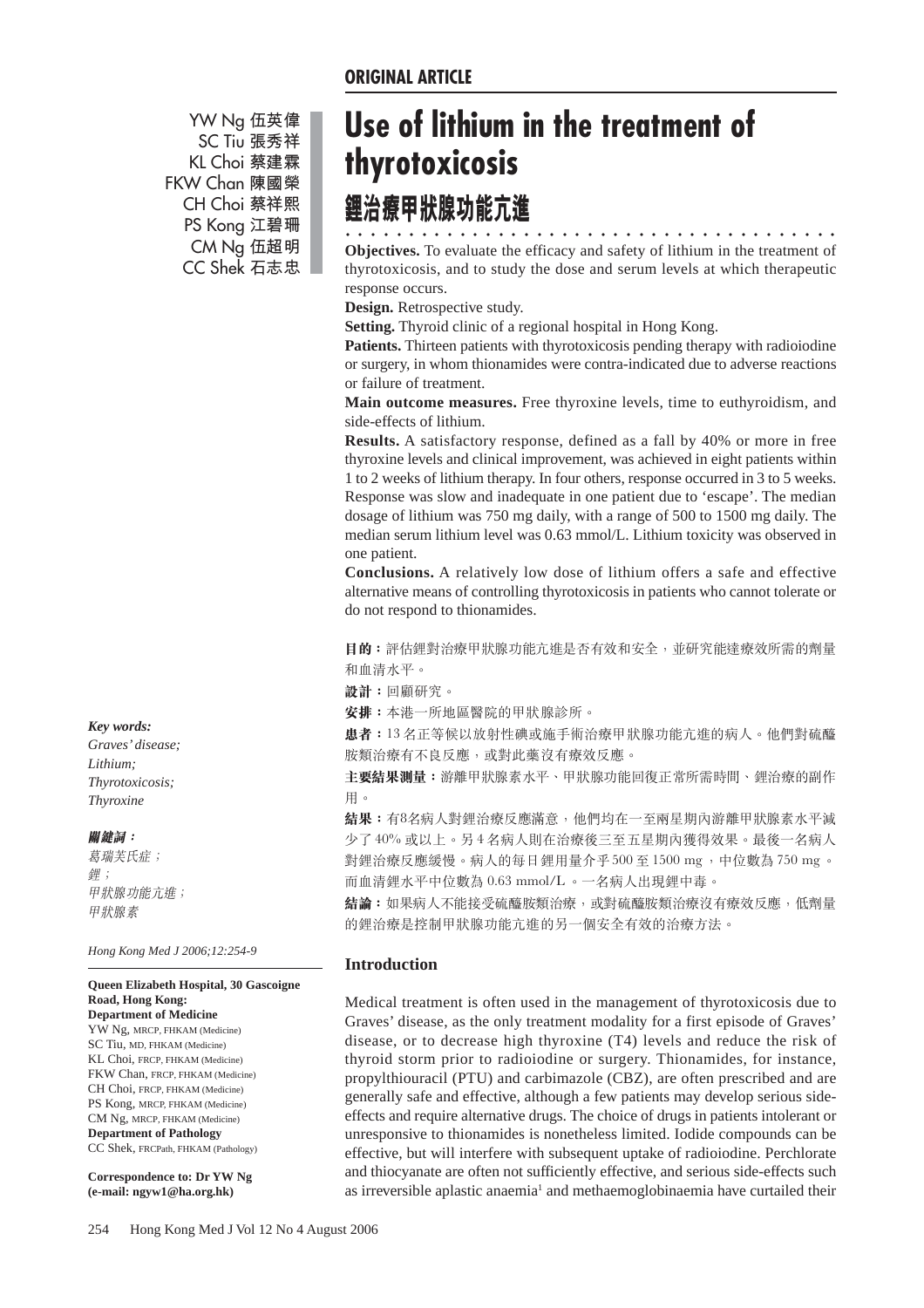| Patient<br>No. | Age<br>(years)/sex | Contra-indications to thionamides or failure of<br>thionamide treatment*                                                          | Complications of<br>thyrotoxicosis | Co-morbidity                |
|----------------|--------------------|-----------------------------------------------------------------------------------------------------------------------------------|------------------------------------|-----------------------------|
|                | 33/F               | CBZ-induced agranulocytosis, complicated by<br>pseudomonas and staphylococcus septicaemia<br>and oral and oesophageal candidiasis | Thyroid storm                      |                             |
|                | 49/F               | CBZ-induced agranulocytosis and oral candidiasis                                                                                  | Atrial fibrillation                | Diabetes mellitus           |
| 3              | 32/M               | PTU-induced agranulocytosis                                                                                                       | Periodic paralysis                 |                             |
|                | 18/F               | PTU-induced neutropenia                                                                                                           |                                    |                             |
| 5              | 66/M               | TPZ- and PTU-induced neutropenia                                                                                                  |                                    |                             |
| 6              | 28/M               | Severe PTU-induced skin rash                                                                                                      | Periodic paralysis                 |                             |
|                | 20/F               | Severe PTU- and CBZ-induced skin rash                                                                                             |                                    |                             |
| 8              | 17/F               | Persistent severe thyrotoxicosis despite high doses<br>of PTU and potassium perchlorate                                           |                                    |                             |
| 9              | 27/M               | PTU-induced neutropenia                                                                                                           | Graves' ophthalmopathy             | Asthma, allergic rhinitis   |
| 10             | 30/F               | CBZ-induced agranulocytosis                                                                                                       |                                    | <b>B-Thalassaemia trait</b> |
| 11             | 55/F               | PTU-related hepatitis                                                                                                             |                                    | Diabetes mellitus           |
| 12             | 37/F               | CBZ-induced agranulocytosis                                                                                                       |                                    |                             |
| 13             | 34/F               | CBZ-induced agranulocytosis<br>PTU-induced angioedema                                                                             | Graves' ophthalmopathy             | ٠                           |

**Table 1. Clinical details of patients treated with lithium**

CBZ denotes carbimazole, PTU propylthiouracil, and TPZ tapazole

acceptance. Lithium is known to affect thyroid hormone release and synthesis and its use to treat thyrotoxicosis was reported in the 1970s.<sup>2-6</sup> Although lithium has a narrow therapeutic index, it appears safe as long as serum levels are closely monitored. Moreover, as it is a common medication for the treatment of bipolar disorders, experience with this drug is much more extensive than with perchlorate or thiocyanate. We therefore decided to use lithium in our thyroid clinic for the treatment of thyrotoxicosis in selected patients (not responding to thionamides or in whom they were contra-indicated) and report our experience.

### **Methods**

This was a retrospective review of patients treated with lithium for thyrotoxicosis in a regional hospital in Hong Kong from June 1996 to December 2004. Around 800 new cases of thyrotoxicosis are referred to our thyroid clinic each year. Our practice protocol for Graves' disease states that "lithium therapy may be considered for patients who are clinically and biochemically thyrotoxic AND either (i) thionamides are contra-indicated due to development of significant side-effects such as agranulocytosis or severe skin rash, or (ii) they are unresponsive to an adequate trial of thionamides". In accordance with our protocol, 13 patients were prescribed lithium during this period. In all cases, the purpose of the lithium was to better prepare the patient for the definitive treatment, by ameliorating the degree of thyrotoxicosis, whenever thionamide treatment had to be discontinued due to severe side-effects or lack of efficacy. Beta-blockers were continued unless contraindicated. Subjects were informed of the potential risks and benefits of taking lithium therapy and verbal consent obtained before initiating therapy with lithium carbonate 250 mg thrice daily. All patients were closely observed for the clinical progress of their thyrotoxicosis and for possible side-effects or toxicity from lithium treatment. Serum free thyroxine (fT4) and lithium levels were also monitored. Trough lithium level was checked on day 4 after commencement, followed by periodic monitoring. Lithium level was monitored by an ion selective electrode using a Nova electrolyte analyser (Nova Biomedical, Waltham [MA], US). The between-batch imprecision of this assay was less than 5% at therapeutic levels of lithium.

#### **Results**

From June 1996 to December 2004, 13 patients fulfilled the treatment criteria. Their ages ranged from 17 to 66 years, with a median of 32 years and their demographic and clinical details are presented in Table 1. Lithium was administered to control thyrotoxicosis in 12 patients because of intolerance to thionamides, mainly severe neutropenia or agranulocytosis. In one patient (No. 8) it was used to treat thyrotoxicosis, which was uncontrolled despite highdose PTU (800-1200 mg/day) for a month together with potassium perchlorate treatment. Patient No. 9 had received radioiodine therapy 1 year earlier, whereas none of the others had received prior radioiodine or undergone thyroid surgery. For each patient, the dosages of lithium therapy, its duration, respective serum levels and its timing in relation to their definitive treatment are listed in Table 2. One patient (No. 5) received radioiodine 7 days before lithium was initiated. Ten others received radioiodine 7 to 30 days after initiation of lithium. Radioiodine treatment was given at a dose of 400 MBq to all patients except No. 6, who was given 370 MBq. One patient (No. 8) underwent subtotal thyroidectomy on day 16 and another (No. 13) underwent total thyroidectomy after 5 months of unsatisfactory response to medical treatment. Two patients (Nos. 5 and 11) with persistent hyperthyroidism were given a second dose of radioiodine after 3.5 and 6 months, respectively. Patients Nos. 10 and 11 defaulted from follow-up after achieving euthyroidism at 20 and 34 weeks, respectively. The fT4 levels prevailing after lithium therapy are shown in Table 3. In eight patients (Nos. 1, 4, 5, 6, 8, 10,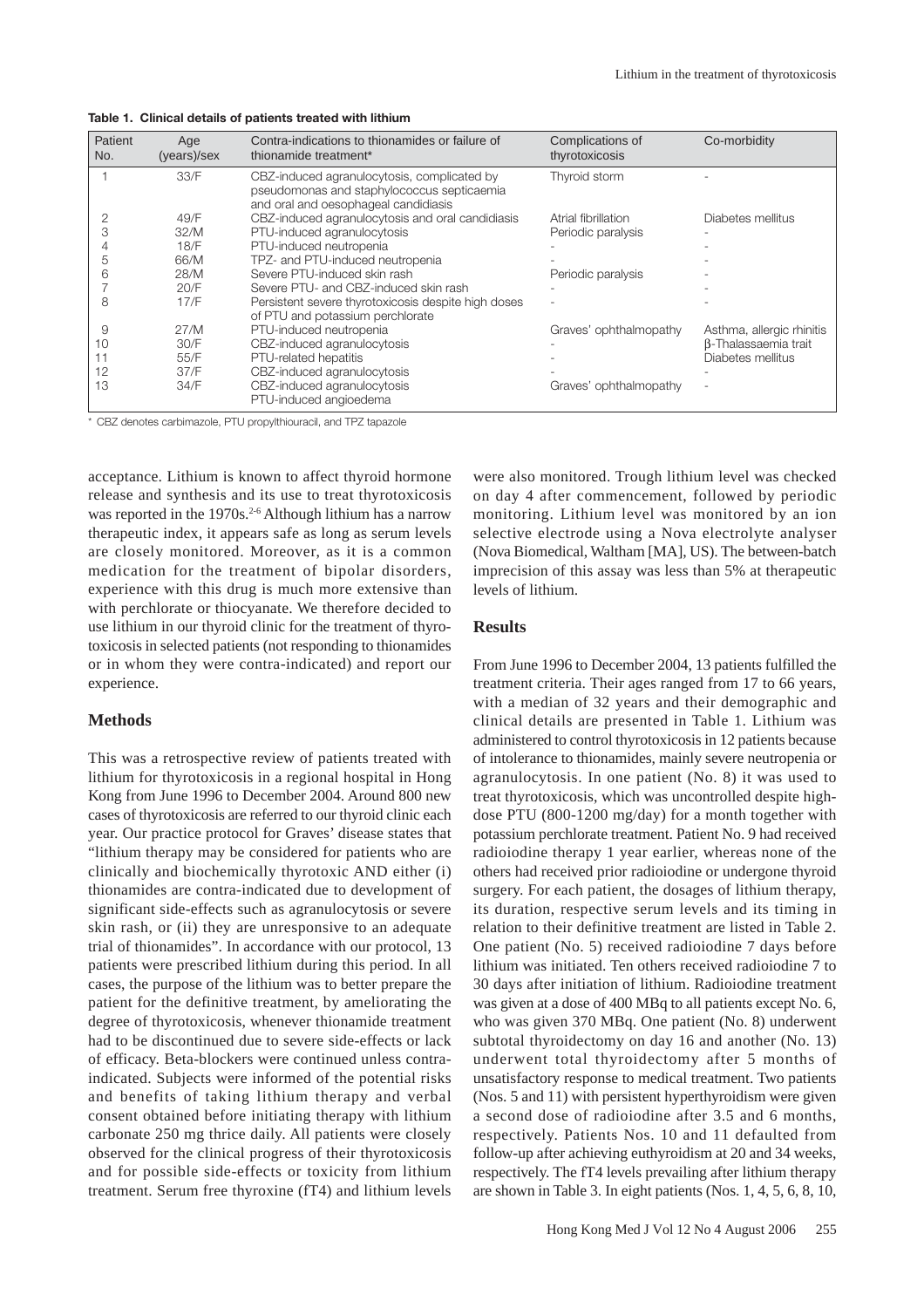| Patient<br>No. | Daily dose of<br>lithium (mg) | Duration of lithium<br>therapy (days) | Serum lithium level*<br>(mmol/L) | Type of definitive treatment<br>and day of administration <sup>T</sup> |
|----------------|-------------------------------|---------------------------------------|----------------------------------|------------------------------------------------------------------------|
|                | 500-1000                      | 20                                    | 0.47                             | RAI on day 11                                                          |
| 2              | 750                           | 36                                    | 0.50                             | RAI on day 13                                                          |
| 3              | 750                           | 56                                    | 0.60                             | RAI on day 8                                                           |
|                | 750                           | 35                                    | 0.58/0.48                        | RAI on day 21                                                          |
| 5              | 750                           | 56                                    | 0.80/0.90                        | RAI on day -7 and day 101                                              |
| 6              | 750-1500                      | 14                                    | 0.70                             | RAI on day 7                                                           |
|                | 750                           | 48                                    | 0.63                             | RAI on day 8                                                           |
| 8              | 750                           | 17                                    | 0.40                             | Subtotal thyroidectomy on day 16                                       |
| 9              | 750-1000                      | 37                                    | 0.30/0.54/0.60                   | RAI on day 20                                                          |
| 10             | 500-750                       | 63                                    | 0.80/0.80                        | RAI on day 30                                                          |
| 11             | 750                           | 12                                    | 0.80                             | RAI on day 12 and day 188                                              |
| 12             | 500-750                       | 17                                    | 1.60/3.40                        | RAI on day 23                                                          |
| 13             | 750-1000                      | 155                                   | 0.30/0.50/1.00/0.70/0.60/0.80    | Total thyroidectomy on day 155                                         |
| Median         | 750                           | 36                                    | 0.63                             |                                                                        |
| Range          | 500-1500                      | 12-155                                | $0.30 - 3.40$                    |                                                                        |

**Table 2. Treatment with lithium and radioiodine therapy (RAI)/surgery in patients intolerant/unresponsive to thionamides**

\* Therapeutic serum lithium level: 0.60-1.20 mmol/L

† Day 0 is taken as the day on which lithium treatment was started

11, and 12), a rapid decline was observed, ranging from 44.5 to 82.3% of their baseline values within 2 weeks of treatment. Among this group of rapid responders, four patients (No. 1, 5, 6, and 11) received radioiodine on days 11, -7, 7, and 12 respectively in relation to commencing lithium. Three others (Nos. 4, 10, and 12) received radioiodine on day 21, 30, and 23 after introduction of lithium, when their fT4 levels had already decreased by more than 73%, 57%, and 82% respectively. Similarly, for patient No. 8, the decrease in fT4 of 63% could be attributed to lithium therapy alone, since subtotal thyroidectomy was only performed on day 16 (Table 2). In four other patients (Nos. 2, 3, 7, and 9), a slower decline in fT4 level was observed at 3 to 5 weeks after initiation of lithium (corresponding to 1 to 3 weeks after radioiodine). Overall, after lithium therapy there was a mean reduction in fT4 levels of 27.1% after 1 week and 43.2% after 2 weeks. The median serum lithium level was 0.63 mmol/L. The duration of lithium therapy ranged from 12 to 155 days. Lithium was stopped when the patient's thyrotoxicosis was under stable

control. No patient showed a relapse of thyrotoxicosis after ceasing lithium, possibly because definitive therapy had also been given. The only patient (No. 13) not responding satisfactorily to lithium therapy had a huge goitre, Graves' ophthalmopathy, and florid thyrotoxicosis with fT4 levels greater than 100 pmol/L. Her fT4 level declined by 48.3% after 8 weeks of lithium treatment, but started to rebound after 12 to 16 weeks post-starting lithium and increased from 55.0 to 71.5 pmol/L from week 16 to week 20. Total thyroidectomy was performed under dexamethasone cover and beta-blockade after 5 months of medical treatment.

One patient (No.12) developed lithium toxicity. She presented with nausea, vomiting, tremor, cerebellar signs, and mental obtundation 17 days after lithium was initiated at a daily dose of 750 mg. Computed tomographic brain scan and cerebrospinal fluid examination were unremarkable. Her lithium levels were in the toxic range (Table 2), despite having normal renal function and not

|  |  |  |  |  |  |  | Table 3. Free thyroxine (fT4) levels after lithium therapy and outcomes of the patients after definitive treatment of thyrotoxicosis |  |  |  |  |  |  |  |  |
|--|--|--|--|--|--|--|--------------------------------------------------------------------------------------------------------------------------------------|--|--|--|--|--|--|--|--|
|--|--|--|--|--|--|--|--------------------------------------------------------------------------------------------------------------------------------------|--|--|--|--|--|--|--|--|

| Patient No.             | fT4 levels in pmol/L at week 0-8 after lithium therapy* |                 |               |              |              |              |  |  |
|-------------------------|---------------------------------------------------------|-----------------|---------------|--------------|--------------|--------------|--|--|
|                         | $\Omega$                                                |                 | 2             | 3            | 4            | 5            |  |  |
|                         | 120.1                                                   | 114.2 (4.9%)    | 66.6 (44.5%)  | 37.1 (69.1%) |              |              |  |  |
|                         | 92.0                                                    | 65.1 (29.2%)    | 78.5 (14.7%)  | 73.2 (20.4%) | 37.1 (59.7%) | 33.8 (63.2%) |  |  |
|                         | 36.6                                                    | 31.0 (15.3%)    | 31.0 (15.3%)  | 30.0 (18.0%) | 19.5 (46.7%) |              |  |  |
|                         | 140.3                                                   | 84.9 (39.5%)    | 48.8 (65.2%)  | 38.3 (72.7%) | 52.5 (62.6%) | 37.4 (73.3%) |  |  |
|                         | 79.9                                                    | 38.0 (52.4%)    | 38.2 (52.2%)  |              |              |              |  |  |
| h                       | 51.7                                                    | 26.9 (48.0%)    | 17.4 (66.3%)  |              |              |              |  |  |
|                         | 131.7                                                   | 148.8 (+13.0%)  | 105.5 (19.9%) | 58.1 (55.9%) |              |              |  |  |
| 8                       | $>155^{\circ}$                                          | 91.6 (40.9%)    | 57.5 (62.9%)  |              |              |              |  |  |
|                         | 27.6                                                    | $37.3 (+35.1%)$ |               |              |              | 15.6 (43.5%) |  |  |
|                         | $>155^{\circ}$                                          | 70.3 (54.6%)    | 95.6 (38.3%)  | 73.6 (52.5%) | 66.3 (57.2%) |              |  |  |
|                         | 108.8                                                   | 66.4 (39.0%)    | 47.2 (56.6%)  |              |              |              |  |  |
| 12                      | 103.0                                                   | 29.4 (71.4%)    | 18.2 (82.3%)  |              |              |              |  |  |
| ıз                      | $>100^{1}$                                              | 94.8 (5.2%)     | $>100.0(0\%)$ | 87.3 (12.7%) |              | 71.5 (28.5%) |  |  |
| Mean % reduction in fT4 |                                                         | 27.1%           | 43.2%         | 43.0%        | 56.6%        | 52.1%        |  |  |

\* Week 0 is taken as the week in which lithium treatment was started; % reduction is shown in brackets

† fT4>155 pmol/L and fT4>100 pmol/L were the highest fT4 values measured by our assays in two different periods during the 8.5-year study period. Values of >155 pmol/L or >100 pmol/L are taken as 155 pmol/L or 100 pmol/L, respectively in calculating the % reduction in fT4 with lithium treatment. Normal ranges for fT4 were 11.5-23.2 pmol/L and 12.0-22.0 pmol/L, respectively in the two time periods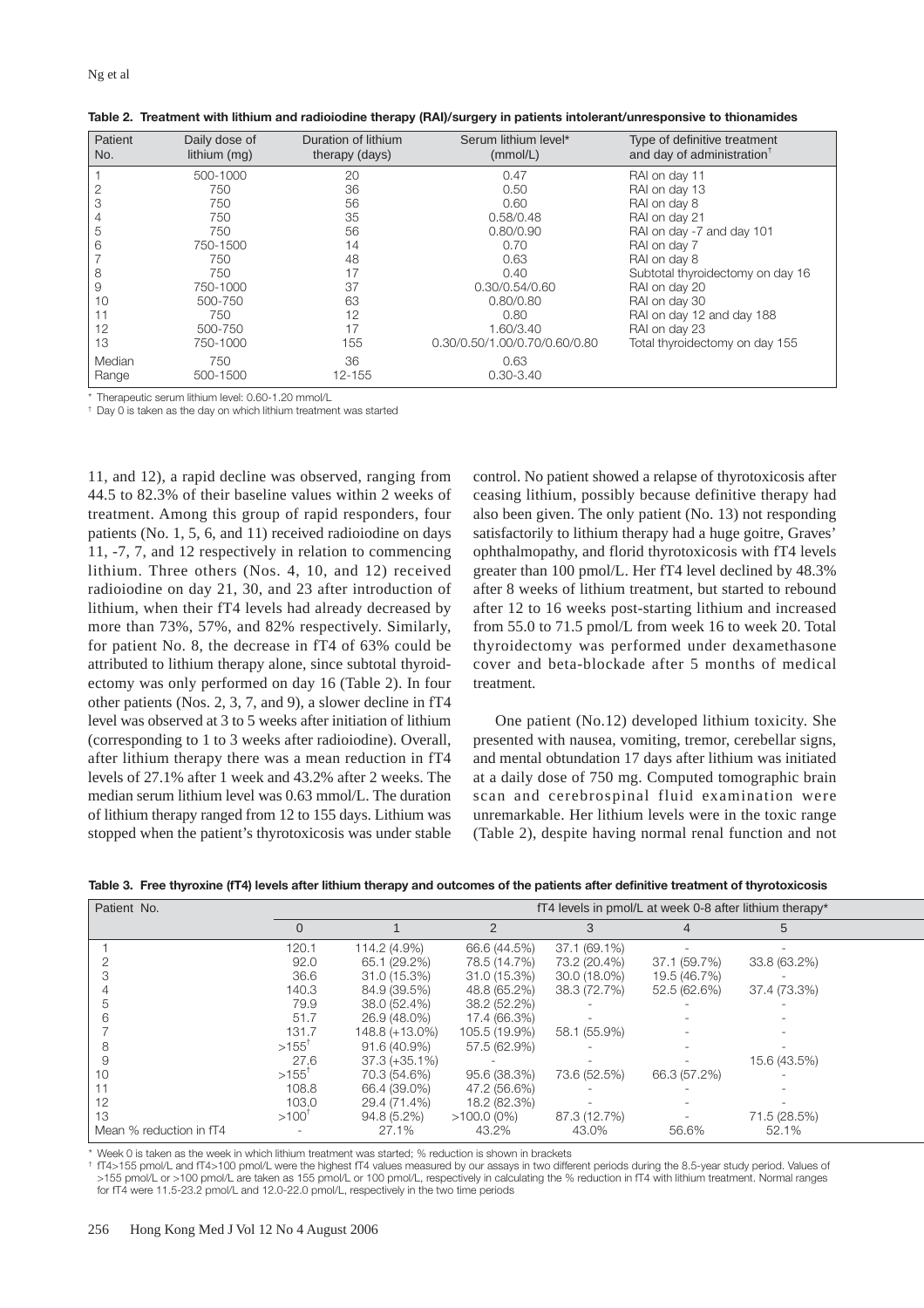taking drugs that might have potentiated lithium toxicity. She gradually recovered after lithium was discontinued and having haemodialysis.

## **Discussion**

Thionamides are generally the first drugs of choice in the treatment of hyperthyroidism. However, they are associated with serious side-effects<sup>7</sup> such as hepatitis and cholestatic jaundice, agranulocytosis, anti-neutrophil cytoplasmic antibody–positive vasculitis, polyarteritis nodosa, hypoprothrombinaemia, disseminated intravascular coagulation, lupus-like syndrome, aplastic anaemia, and glomerulonephritis. Cross-reactivity between CBZ and PTU has been reported to be up to 50%.<sup>8</sup> Replacing CBZ with PTU or vice versa in patients developing either of these serious adverse reactions therefore poses a risk. In Graves' disease patients who develop serious reactions to thionamides or are unresponsive to high doses of thionamides, definitive treatment such as surgery or radioiodine is often indicated. Before these can be offered, it is safer to ameliorate the degree of thyrotoxicosis medically, to reduce the risk of thyrotoxic crisis that may be precipitated by the stress of surgery or post-radioiodine thyroiditis.<sup>9,10</sup>

Lithium is concentrated by the thyroid gland and has multiple actions that resemble those of iodine. It is taken up avidly by thyroid cells and blocks thyroid hormone release from thyroglobulin,<sup>11</sup> which inhibits adenylate cyclase and prevents thyroid-stimulating hormone (TSH) or thyroid stimulating antibody from activating thyroid cells via the TSH receptor.<sup>12</sup> It may also affect thyroid hormone synthesis. Thyroid dysfunction is a well-known complication when lithium is used to treat bipolar disorder and goitre has been reported to develop in 50% of patients.13 Lithium is a wellrecognised cause of hypothyroidism but has also, albeit less commonly, been associated with hyperthyroidism.14,15 The exact mechanisms by which it leads to thyroid dysfunction have not been ascertained, but lithium-related autoimmune thyroiditis seems to play a role in some patients.

The use of lithium as an anti-thyroid drug was first reported by several groups about three decades ago.<sup>2-6</sup> Lazarus et al<sup>5</sup> for example reported its use for 6 months as the only anti-thyroid drug in 12 patients with Graves' disease who relapsed following treatment with conventional anti-thyroid drugs, surgery, or radioiodine. The dose of lithium ranged from 800 to 1200 mg daily, resulting in serum levels of 0.5 to 1.5 mmol/L. One of their patients withdrew after 3 weeks due to 'a sense of depersonalisation', nausea, and tremor. Eight of the remaining 11 patients became clinically euthyroid 2 weeks after lithium was commenced; serum T4 and triiodothyronine (T3) decreased by a mean of 35%. The other three became clinically euthyroid 4 to 6 weeks after starting lithium. Euthyroidism was maintained for 6 months, and none developed hypothyroidism, though seven experienced a relapse of thyrotoxicosis 1 to 4 weeks after stopping it. Other studies reported a decrease of T4 by 21 to 30% in 6 days<sup>2</sup> and 40% in 4 days.<sup>3</sup>

In 1976, Turner et al<sup>6</sup> reported using lithium as an adjunct to radioiodine in the treatment of thyrotoxicosis. It was given at a dose of 400 mg daily to 16 patients (from 1 week before to 1 week after radioiodine), and resulted in serum levels of 0.05 to 0.75 mmol/L (mean, 0.36 mmol/L). When compared with the control group, those treated with lithium showed a significantly greater 24 to 168-hour retention of radioactive iodine by the thyroid gland. The investigators concluded that low-dose lithium therapy increased retention of radioiodine, and could be a useful adjunct to radioiodine in patients with a rapid thyroidal iodine turnover, or in young patients in whom it is desirable to keep the total body-radiation dose to a minimum. More recently, an Italian randomised study reported their results in 110 patients with Graves' hyperthyroidism treated with radioiodine or radioiodine plus lithium.16 Lithium was given at a dose of 900 mg/day for 6 days, starting on the day of

|              |              |              | Time to euthyroidism (weeks)       | Time to hypothyroidism (weeks)    |
|--------------|--------------|--------------|------------------------------------|-----------------------------------|
| 6            |              | 8            |                                    |                                   |
|              | $\sim$       | ۰            | $5-9$                              | 9                                 |
|              |              |              | 9                                  | 34                                |
| 7.5 (79.5%)  |              |              | $3 - 4$                            |                                   |
|              |              |              | $9 - 12$                           | 12                                |
|              | 37.9 (52.6%) |              |                                    | 208                               |
|              |              |              | $1 - 2$                            | 20                                |
| 23.6 (82.1%) |              | ۰            |                                    | Я                                 |
|              |              |              | Immediately postoperative          |                                   |
|              |              |              |                                    |                                   |
|              | 33.6 (78.3%) |              | 20                                 | Defaulted follow-up after week 20 |
|              |              |              | 34 (after second-dose radioiodine) | Defaulted follow-up after week 36 |
|              |              |              |                                    |                                   |
|              |              | 51.7 (48.3%) | Immediately postoperative          | Immediately postoperative         |
| 80.8%        | 65.5%        | 48.3%        |                                    |                                   |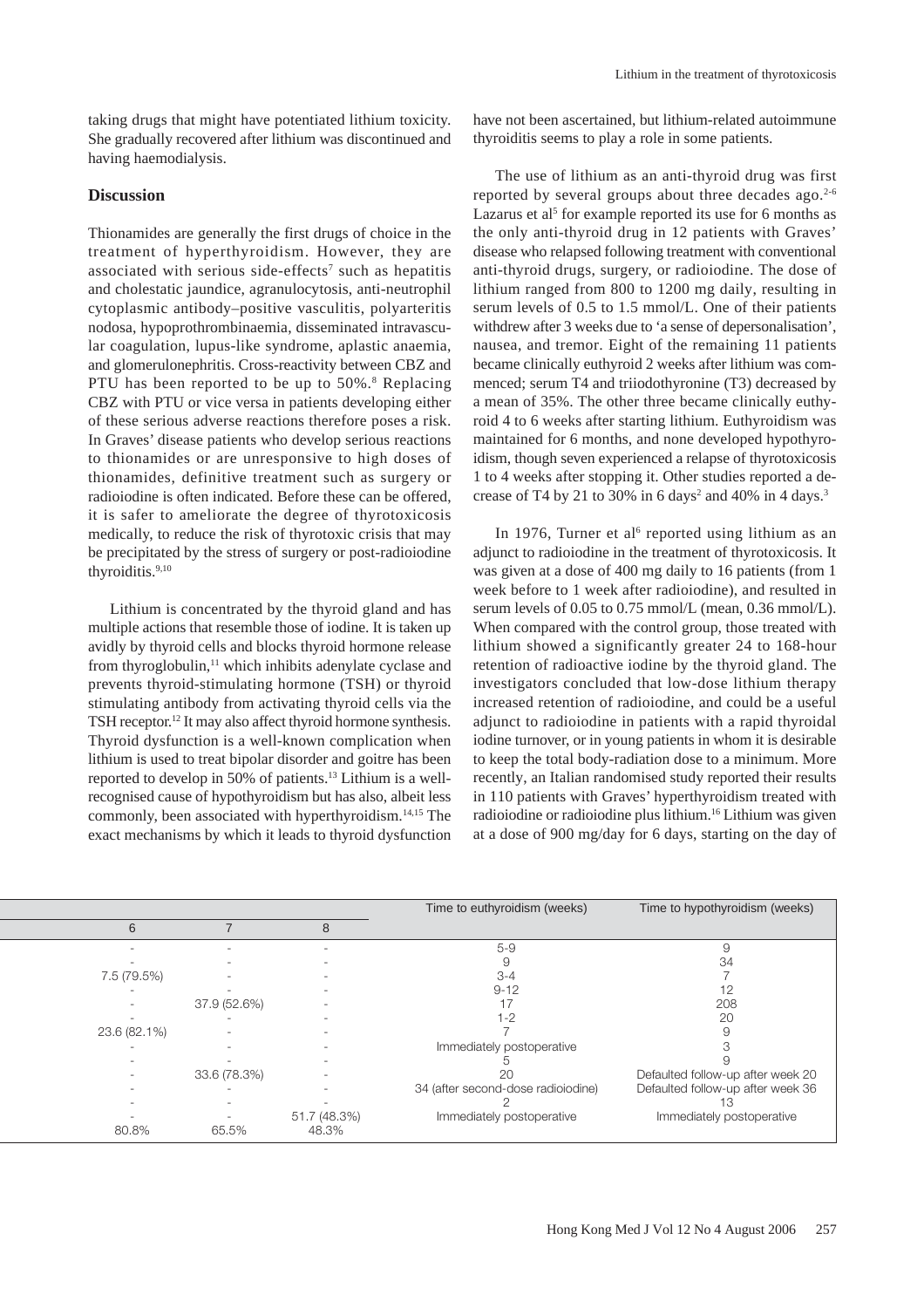radioiodine administration. Patients with goitre size of 40 mL or smaller achieved similar cure rates with or without lithium, but the group given lithium achieved more rapid control of hyperthyroidism. Among patients with goitre sizes of more than 40 mL, only 25% of those given radioiodine plus lithium were hyperthyroid at 12 months of follow-up, in contrast to 60% among those treated with radioiodine alone.

The recommended dose of lithium is usually 900 to 1200 mg daily. Rapid complete absorption occurs within 6 to 8 hours, and a steady-state serum concentration is achieved in 4 days. Lithium is mainly renally excreted; the elimination rate tends to decrease with age, and when patients are dehydrated, or concurrently taking agents such as diuretics, angiotensin-converting enzyme inhibitors, or non-steroidal anti-inflammatory drugs. The therapeutic serum lithium concentration is quoted as 0.6 to 1.2 mmol/L. $^{17,18}$  Its documented adverse effects include central nervous system disturbance (confusion, blurring of vision, clumsiness, seizures, and coma) and arrhythmias (ventricular irritability, sinus node dysfunction, and sinoatrial block).19,20 In addition, lithium is toxic to cells of the distal renal tubule and may cause nephrogenic diabetes insipidus. It is therefore considered mandatory to monitor serum lithium levels closely. Serious complications rarely occur unless serum lithium level exceed  $1.5 \text{ mmol/L}.^{21}$  Because of the time lag before availability of laboratory results, continuous clinical monitoring is of utmost importance. Early symptoms of toxicity include diarrhoea, vomiting, loss of appetite, drowsiness, slurring of speech, polyuria, hand tremor, and muscle weakness. As demonstrated by patient No. 12, toxicity can develop in those prescribed therapeutic doses of lithium, and in the absence of risk factors that predispose to lithium toxicity. In view of these potential adverse effects and data showing that lithium has no advantage over thionamides in the treatment of thyrotoxicosis,<sup>4</sup> we believe it is only indicated in patients developing serious side-effects from the latter drugs or are unresponsive to adequate dosing with them. Although other investigators have reported that combination therapy of thionamides and lithium can accelerate the rate and extent of decrease in T4 and  $T3$  levels,  $22$  we do not recommend such combinations as routine primary therapy for Graves' disease in view of the latter's narrow therapeutic index and the effectiveness of the former.

As high rates of relapse have been reported after discontinuation of lithium therapy,<sup>5</sup> definitive therapy such as radioiodine and surgery should be planned. The use of lithium is intended principally to better prepare thyrotoxic patients for definitive therapy. The possibility of 'escape' from the effects of lithium, as observed in patient No. 13, by 12 to 16 weeks of treatment, emphasises the importance of early definitive treatment.

protocol, lithium therapy was prescribed to only a few patients. Thus of the more than 800 new referrals each year to our thyroid clinic, only 13 patients qualified for lithium over a period of 8.5 years. A satisfactory response, defined arbitrarily as a fall by 40% or more in fT4 levels and clinical improvement, was achieved in eight patients within 1 to 2 weeks. Since four of these patients (No. 4, 8, 10, and 12) were not given definitive therapy until fT4 levels had already decreased, we believe this magnitude of response confirms that lithium treatment is effective by itself. In the other four patients, fT4 levels decreased by 50% or more within 1 week of radioiodine (No. 1, 5, 6, and 11). Such a rapid response is unusual in patients given radioiodine alone, which suggests that lithium must have played a role. In the four patients (No. 2, 3, 7, and 9) who had a reduction in fT4 by 40% or more within 1 to 3 weeks of radioiodine, it is difficult to differentiate the effect of radioiodine from that of lithium.

The dose of lithium used was relatively small. Most patients appeared to respond to 750 mg daily. Although the therapeutic serum level for bipolar disorders is quoted to be between 0.6 and 1.2 mmol/L, lower levels (0.3 to 0.7 mmol/L) seemed to elicit a rapid and satisfactory control of thyrotoxicosis in most patients. One patient (No. 8) did not respond to high doses of PTU and potassium perchlorate. This patient had a history of taking herbal medicine, as is common among our population. Some of the herbs were seaweeds with a high iodine content, which may have interfered with the effectiveness of the anti-thyroid drugs. Although we attempted to improve the efficacy of such drugs by adding potassium perchlorate to discharge the high intrathyroidal iodine store, it was not effective. This patient responded well to lithium therapy, with a decrease in fT4 from over 155 pmol/L to 57.5 pmol/L within 2 weeks, allowing subtotal thyroidectomy to be performed safely 16 days later. The mechanism(s) of action of lithium in this clinical scenario remain uncertain, but we speculate that displacement of intrathyroidal iodine by lithium may have played a role.

In conclusion, our experience confirms that lithium is effective in the treatment of thyrotoxicosis. It is also well tolerated when serum levels are kept below 1.0 mmol/L. The usual dose is 250 mg thrice daily, but depending on serum levels, it may be increased to 500 mg thrice daily. Close observation for lithium toxicity and therapeutic drug monitoring are considered mandatory. In patients who develop serious side-effects due to thionamides or who do not respond to these drugs, lithium therapy can be used as an effective interim measure before undertaking definitive therapy.

#### **References**

- Because of the stringent criteria adopted in our practice
- 1. Krevans JR, Asper SP Jr, Rienhoff WF Jr. Fatal aplastic anemia